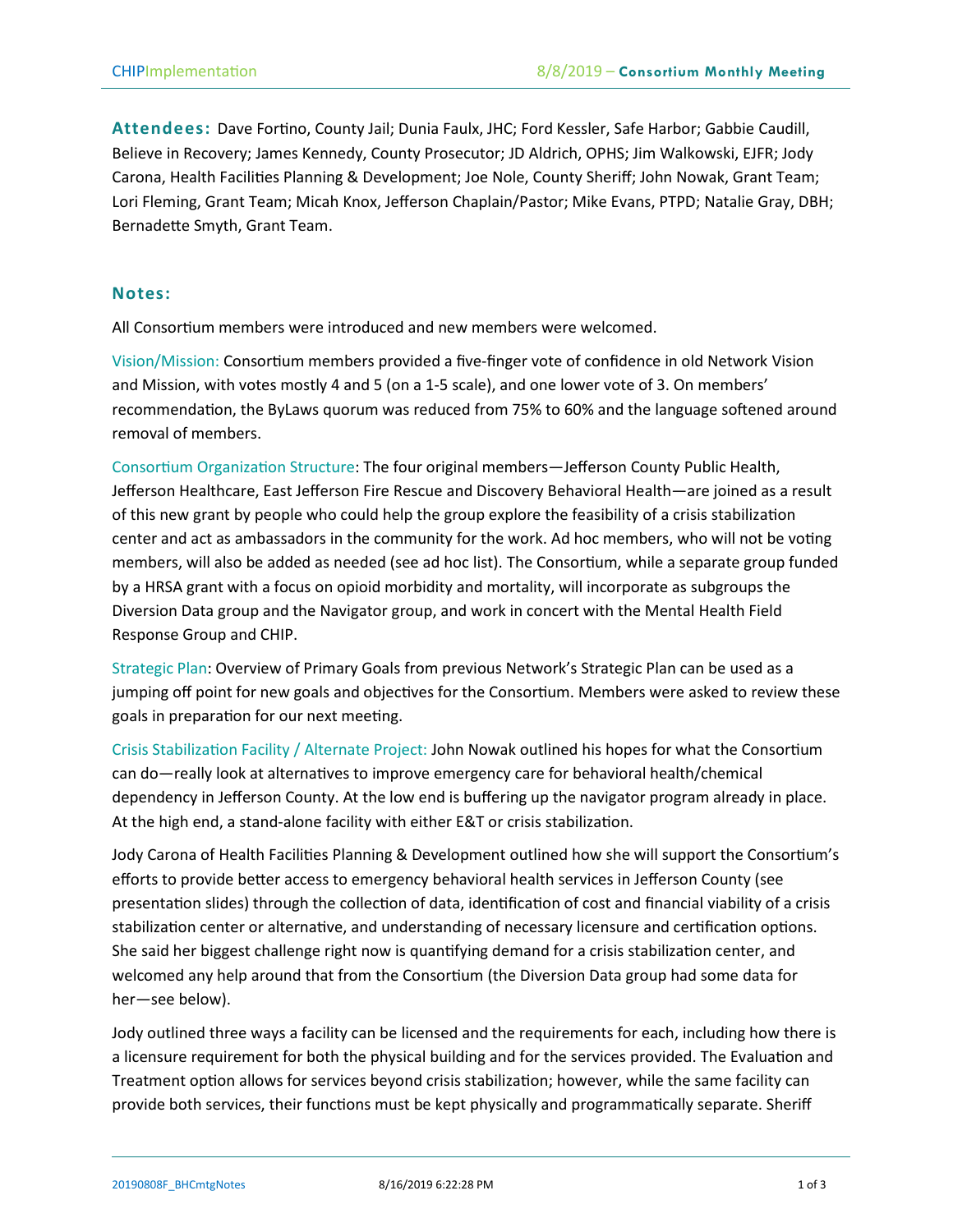Nole asked if this was something that DBH could take on, and Natalie Gray pointed out that, while DBH has the expertise to carry this project out, much would depend on the funding stream for the project.

Jody also presented on from where other facilities have received their funding (Dept Commerce, legislative appropriations, etc.), how much they received, and when they will be/were open. Most of these are rural 16-bed evaluation and treatment facilities. The legislature has approved another significant bucket of funding, and have not yet issued the new guidelines for this year. Jefferson County, where there are no emergency treatment facilities, are well poised to get in line for funding. Jody will keep the Consortium advised of upcoming deadlines.

Jody outlined the status of the recent Department of Health rulemaking around the new legislative bill, HB 1394 "concerning community facilities needed to ensure a continuum of care for behavioral health patients," which creates two kinds of licensure categories: Intensive Behavioral Health Treatment and Mental Health Peer Respite Centers. Natalie Gray of DBH said that she was on the board of Washington Behavioral Health, that a lot of their meetings focus around legislative issues, and that she would report back to the Consortium on these. Unfortunately, those meetings are held on the same day as the Consortium meetings, which created an unresolved discussion around whether or not to change the Consortium meeting dates to facilitate this.

John Nowak pointed out that, while Jody can provide a lot of help for this project around regulations and types of centers, members of the Consortium have a specific local expertise that can help us understand what is going on in our community and how we might address that. The outcomes of all this will become our game plan and will be included in the Strategic Plan, a grant deliverable due on January 1<sup>st</sup>, 2020. Jody will provide support in the development of this Strategic Plan.

Diversion Data group is developing baseline of data so that we can provide validation of need and measure impact of Consortium project outcomes.

Jim Walkowski provided an overview of EJFR opioid and behavioral responses in their response area from June 2017 to 1 August 2019. What was interesting was the increase in behavioral health responses over the three years, so that the number for 2019 was already higher than for the two previous full years. Because this information is driven by staff data input, he considers that the overdose numbers may be low, as may be the behavioral health numbers.

Mike Evans said that the Port Townsend Police Department had 36 behavioral health calls last week alone—more even than traffic stops (24). This was out of 251 total calls for the week (approx. 12-15%). Because data is only as accurate as the officer recording it, Chief Evans is working with his officers to help them efficiently code calls, so that the data we are getting now is more accurate than it ever has been. The PTPD navigator, a licensed mental health professional, has been doing great work in the community in the last months, and is tracking his data; outcomes for clients often include referring a person to services or giving them a ride somewhere.

Joe Nole, Sheriff said that his department had 9 BH/SUD day shift calls during the last week. He said that this data collection is new, so he hopes to get better data over time, but that Chief Evans' data sounded about right, for his area.